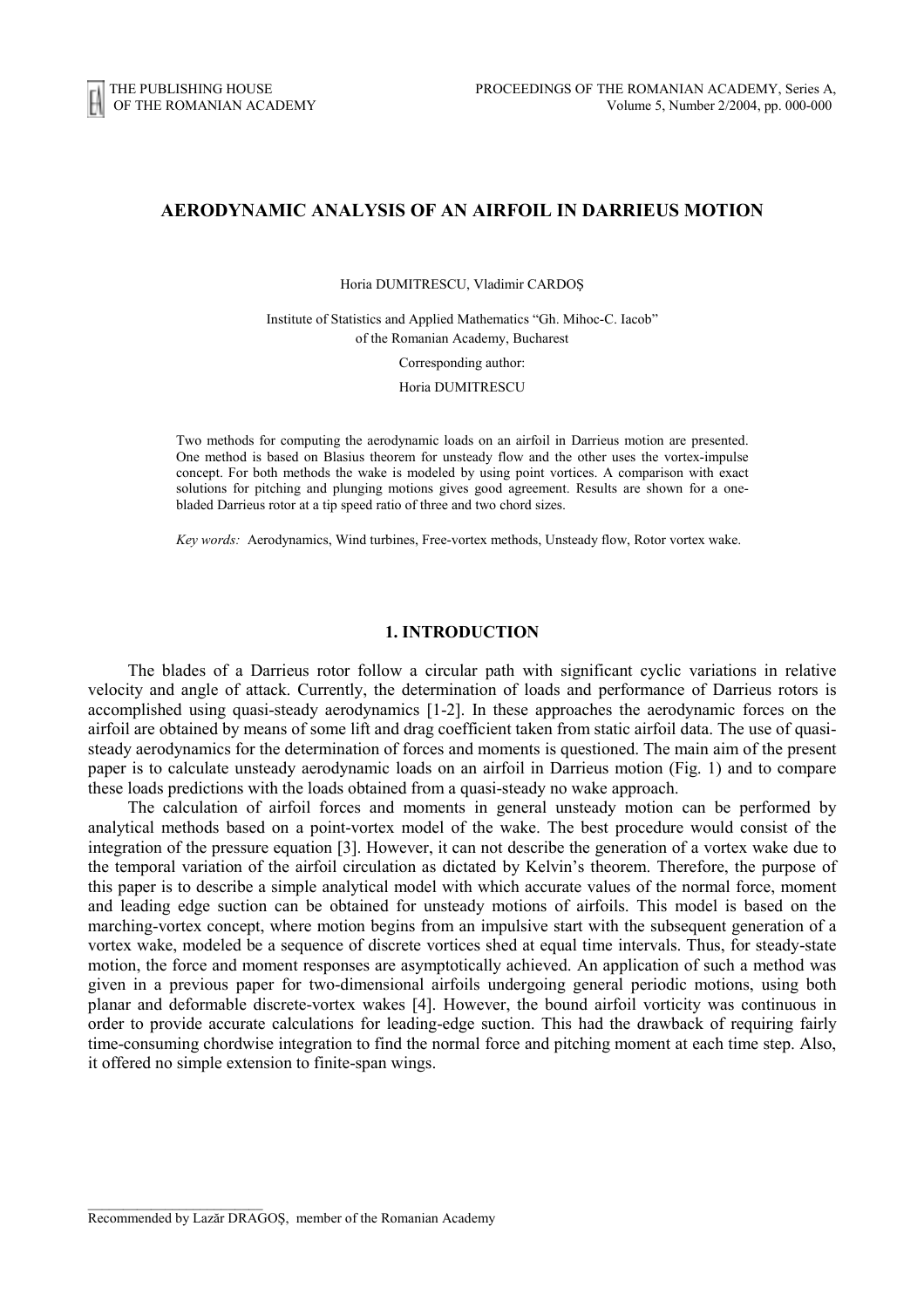

Fig. 1 – Darrieus rotor coordinate system.

### **2. AERODYNAMIC ANALYSIS**

## **2.1 The unsteady aerodynamics of a pitching airfoil**

Consider a right cylinder as shown above in Fig. 1. The coordinate x, y are locked in the cylinder which is rotating with angular velocity  $\Omega$  and translating with velocities  $U_x$  and  $U_y$ . By transforming the cylinder (actually a flat plate) into a circle, the complex potential may be written using the boundary function plus techniques from the complex theory. Letting the complex velocity  $Q = U_x - iU_y$ , the boundary function *B*(*z*) is given by

$$
B(z) = Qz - \overline{Q}\overline{z} - i\Omega z\overline{z} \tag{1}
$$

Transforming to the circle plane,  $z = f(\varsigma)$  and we obtain

$$
B(\zeta) = Qf(\zeta) - \overline{Q}f(\zeta) - i\Omega f(\zeta)\overline{f}(\zeta).
$$
\n(2)

With the transformation  $z = \varsigma + \frac{1}{\varsigma}$  $z = \zeta + \frac{r^2}{r}$ , where  $r = c/4$ , the airfoil of chord *c* is transformed into a circle

of radius *c*/4. Using the above transform we have

$$
B(\varsigma) = Q\left(\varsigma + \frac{r^2}{\varsigma}\right) - \overline{Q}\left(\overline{\varsigma} + \frac{r^2}{\overline{\varsigma}}\right) - i\Omega\left(\varsigma + \frac{r^2}{\varsigma}\right)\overline{\varsigma} + \frac{r^2}{\overline{\varsigma}}\right)
$$

On the circle  $\zeta \overline{\zeta} = r^2$  so that the boundary function becomes

$$
B(\zeta) = \left(Q - \overline{Q}\right)\left(\zeta + \frac{r^2}{\zeta}\right) - i\Omega\left(\zeta + \frac{r^2}{\zeta}\right)^2,\tag{3}
$$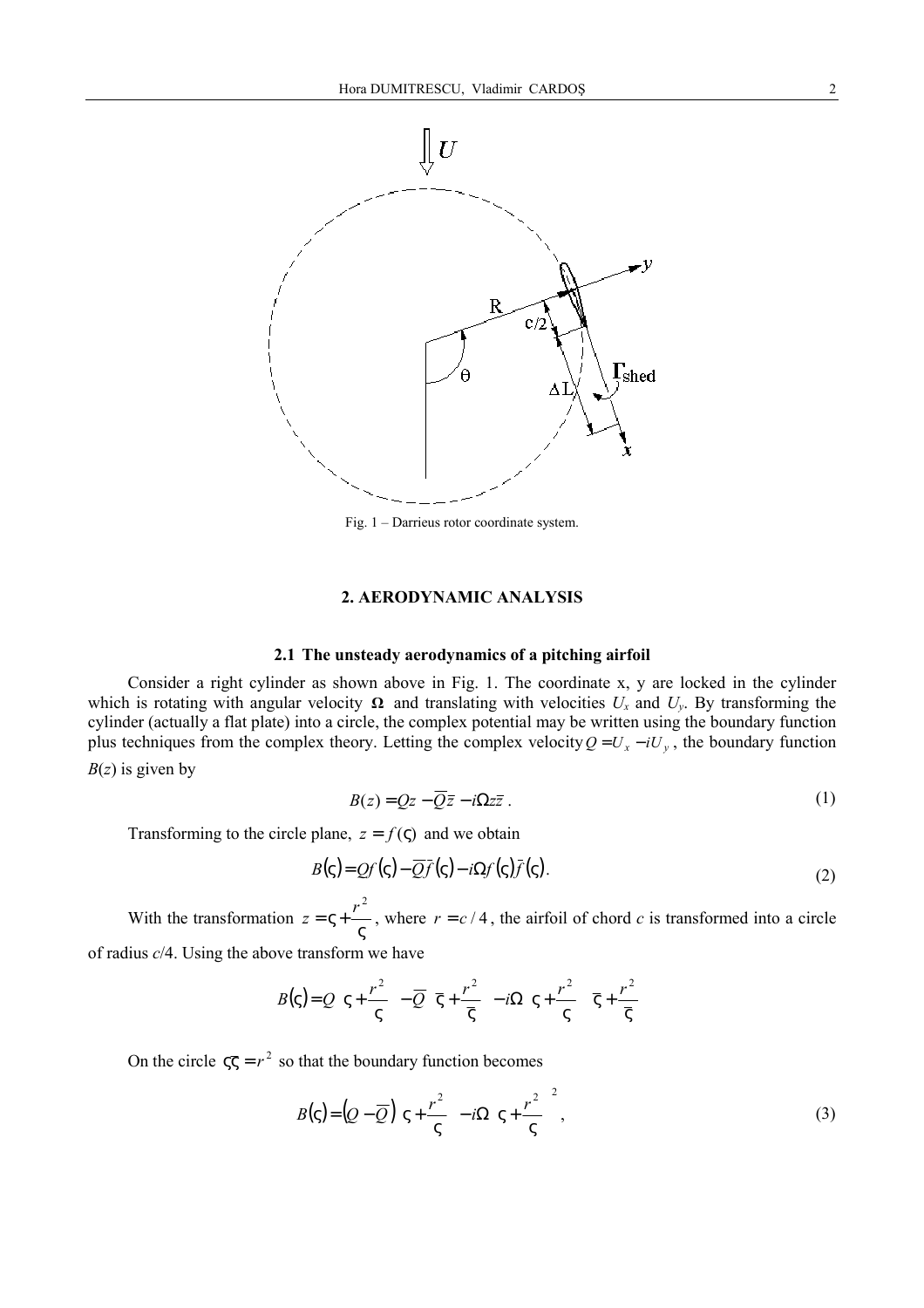which indeed is a function of  $\varsigma$  alone. Now the boundary function  $B_1(\varsigma)$  contains only the negative powers of *ς* and is equal to the complex potential of the flow generated by the moving body. Thus

$$
B_1(\zeta) = W(\zeta) = (Q - \overline{Q})\frac{r^2}{\zeta} - i\Omega \frac{r^4}{\zeta^2}.
$$
 (4)

If there are circulation and wake, we may add a vortex at the origin (clockwise is positive) and a sequence of discrete vortices shed at equal time intervals giving

$$
W(\varsigma) = \left(Q - \overline{Q}\right)\frac{r^2}{\varsigma} + \frac{i\Gamma}{2\pi}\ln\varsigma - i\Omega\frac{r^4}{\varsigma^2} + \sum_{n=1}^N\frac{i\Gamma_n}{2\pi}\ln(\varsigma - \varsigma_n) - \sum_{n=1}^N\frac{i\Gamma_n}{2\pi}\ln\left(\varsigma - \frac{r^2}{\varsigma_n}\right) \tag{5}
$$

Here  $\Gamma_n$  and  $\varsigma_n$  are the strength and position of the *n*th shed vortex.

The complex velocity in the circle plane is

$$
q \equiv \frac{\mathrm{d}W}{\mathrm{d}\varsigma}
$$

and in the cylinder (airfoil) plane is

$$
q^* = \frac{dW}{dz} = \frac{dW}{d\varsigma} \frac{1}{dz/d\varsigma} = \frac{dW}{d\varsigma} \frac{1}{1 - \frac{r^2}{\varsigma^2}} = \frac{q}{1 - r^2 / \varsigma^2}
$$

Thus, noting  $Q - \overline{Q} = -2iU_v$ ,

$$
q^* = \left[ 2iU_y \frac{r^2}{\varsigma^2} + \frac{i\Gamma}{2\pi\varsigma} + 2i\Omega \frac{r^4}{\varsigma^3} + \sum_{n=1}^N \frac{i\Gamma_n}{2\pi} \left( \frac{1}{\varsigma - \varsigma_n} - \frac{1}{\varsigma - \frac{r^2}{\varsigma_n}} \right) \right] \left( 1 - \frac{r^2}{\varsigma^2} \right)^{-1}
$$
(6)

The force on the airfoil may be determined from the extended Blasius theorem. Using the formulation developed in [3] the conjugate force is given by

$$
\overline{F} \equiv X - iY = \frac{i\rho}{2} \int_{C} \left(\frac{dW}{dz}\right)^2 dz - \rho \Omega \int_{C} \overline{z} \frac{d\overline{W}}{d\overline{z}} d\overline{z} + i\rho \frac{\partial}{\partial t} \int_{C} \overline{W} d\overline{z} + i\rho \mathcal{Q}\Gamma
$$
\n(7)

and the moment about the origin (anticlock wise is positive) is given by

$$
M = \text{Re}\left[-\frac{\rho}{2}\int_{C} z \left(\frac{dW}{dz}\right)^{2} dz + \rho Q \int_{C} z \frac{dW}{dz} dz - \rho \frac{\partial}{\partial t} \int_{C} zW d\overline{z}\right]
$$
(8)

where the integrals are evaluated along the airfoil contour. Since the airfoil contour in the ζ plane is a circle, the above integrals are evaluated by means of the residual theorem. Thus the complex force and the moment may be written in terms of circle coordinates as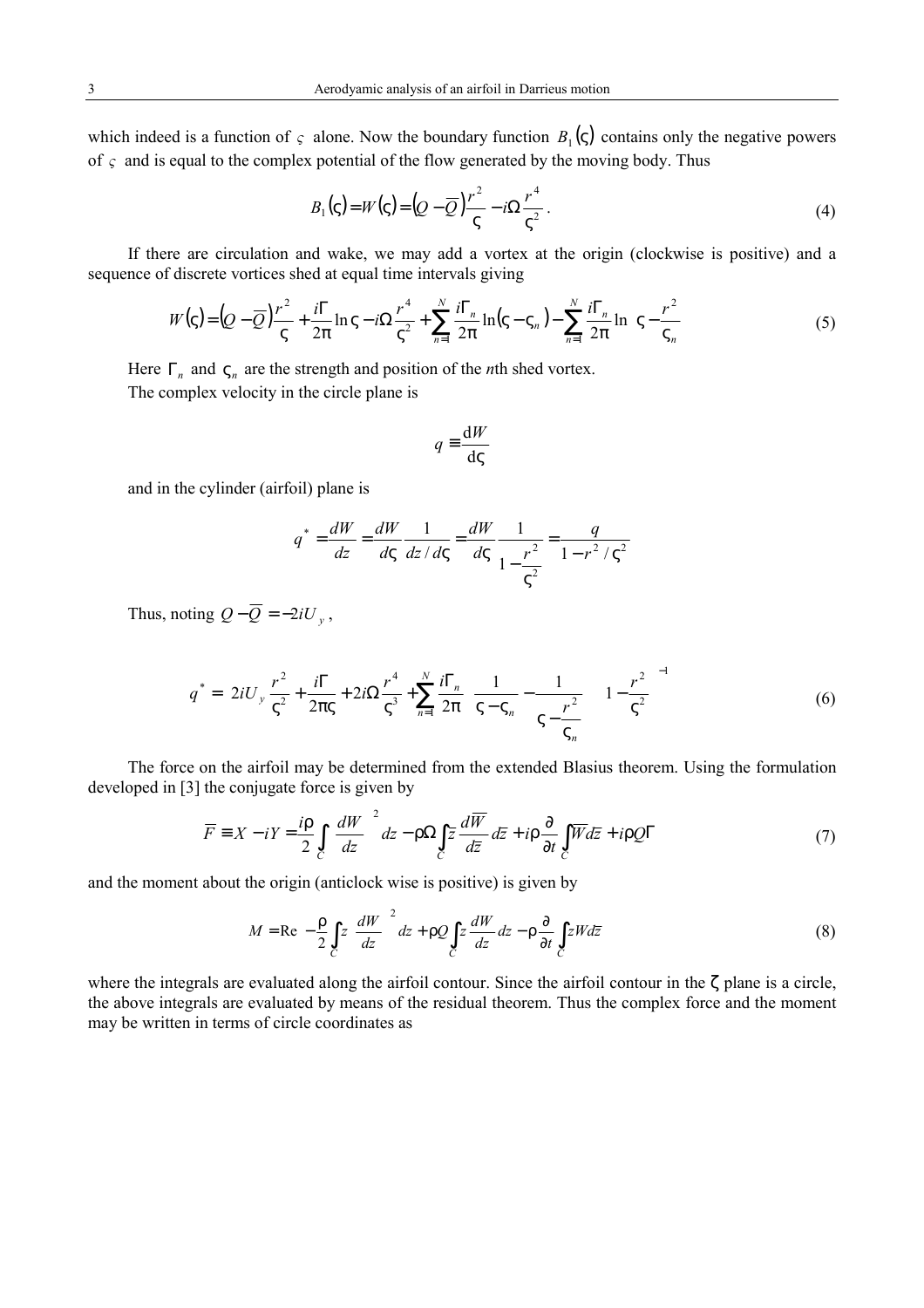$$
X - iY = \frac{i\rho}{2} \left[ 2\sum \Gamma_n q_n^* - 2\pi i \sum \frac{\Gamma_n^2 c^2}{8\varsigma_n^3 \left(1 - \frac{c^2}{16\varsigma_n^2}\right)^2} \right] - \Omega \rho \left[ -\frac{\pi c^2}{4} U_y + \sum \Gamma_n \left( \overline{\varsigma}_n^* + \frac{c^2}{16\overline{\varsigma}_n} \right) \right] + i\rho \Gamma Q +
$$
  
+  $i\rho \Omega \frac{\partial}{\partial t} \left[ \frac{\pi c^2}{4} U_y - \Gamma \frac{c}{2} - \sum \Gamma_n \left( \overline{\varsigma}_n^* + \frac{c^2}{16\overline{\varsigma}_n} \right) \right]$   

$$
M = \text{Re} \left\{ -\frac{\rho}{2} \left[ 2\sum \Gamma_n q_n^* - \frac{i}{2\pi} \sum \frac{\Gamma_n c^2}{8\varsigma_n^3 \left(1 - \frac{c^2}{16\varsigma_n^2}\right)^2} \right] \left( \varsigma_n + \frac{c^2}{16\varsigma_n} \right) + \rho Q \left[ -\frac{\pi c^2}{4} U_y + \sum \Gamma_n \left( \varsigma_n^* + \frac{c^2}{16\varsigma_n} \right) \right] +
$$
  
+  $\rho \frac{\partial}{\partial t} \left[ \frac{\pi \Omega c^4}{128} + \frac{\Gamma c^2}{16} + \sum \frac{\Gamma_n}{2} \left( \varsigma_n^* + \left( \frac{c}{4} \right)^4 \frac{1}{\varsigma_n^2} \right) \right] \right\}$  (10)

where  $q_n^*$  is the complex velocity induced at the *n*th vortex by all causes in the airfoil plane and  $\zeta_n^*$  is the position of the *n*th image vortex in the circle plane. The above relations can be restated in dimensionless from as

$$
C_F \equiv \frac{X - iY}{\rho U^2 R}, \quad C_M \equiv \frac{M}{\rho U^2 R^2}.
$$
\n(11)

where *R* and *U* are the proper length and velocity scales respectively. Using the following definitions

- $q_{0}$  = the complex velocity at the origin in the airfoil plane induced by the *n*th vortex;
- $q_{L,E_n}$  = the complex velocity at the leading edge induced by the *n*th vortex;
- $q_{T.E_n}$  = the complex velocity at the trailing edge induced by the *n*th vortex,

the equations  $(9,10)$  can be written in dimensionless form as

$$
C_{F} = i \sum \frac{\Gamma_{n}}{U^{2}R} \left( q_{n}^{*} - q_{0_{n}} + \frac{q_{T,E_{n}} + q_{L,E_{n}}}{2} \right) + \frac{\pi c^{2} \Omega}{4UR} \frac{U_{y}}{U} - \frac{\Omega R}{U} \sum \frac{\Gamma_{n}}{UR^{2}} \left( \overline{\varsigma}_{n}^{*} + \frac{c^{2}}{16 \overline{\varsigma}_{n}} \right) + i \frac{\Gamma Q}{U^{2}R} - i \frac{\partial}{\partial t} \left[ -\frac{\pi c^{2}}{4UR} \frac{U_{y}}{U} + \frac{\Gamma c}{2U^{2}R} + \frac{1}{U} \sum \frac{\Gamma_{n}}{UR} \left( \overline{\varsigma}_{n}^{*} + \frac{c^{2}}{16 \overline{\varsigma}_{n}} \right) \right]
$$
\n
$$
C_{M} = \text{Re} \left\{ -\sum \frac{\Gamma_{n}}{\Sigma^{2}R} \left( q_{n}^{*} - q_{0_{n}} + \frac{q_{T,E_{n}} + q_{L,E_{n}}}{2} \right) \frac{z_{n}}{R} + \frac{Q}{U} \left[ \frac{\pi}{4} \left( \frac{c}{R} \right)^{2} \frac{U_{y}}{V} + \sum \frac{\Gamma_{n}}{\Sigma^{2}} \left( \overline{\varsigma}_{n}^{*} + \frac{c^{2}}{16 \overline{\varsigma}_{n}} \right) \right] + \frac{\pi}{4} \left[ \frac{\pi}{4} \left( \frac{c}{R} \right)^{2} \frac{U_{y}}{V} + \sum \frac{\Gamma_{n}}{\Sigma^{2}R} \left( \overline{\varsigma}_{n}^{*} + \frac{c^{2}}{16 \overline{\varsigma}_{n}^{*}} \right) \right] + \frac{\pi}{4} \left[ \frac{\pi}{4} \left( \frac{c}{R} \right)^{2} \frac{U_{y}}{V} + \frac{\pi}{4} \left( \frac{c}{R} \right)^{2} \frac{U_{y}}{V} + \frac{\pi}{4} \left( \frac{c}{R} \right)^{2} \frac{U_{y}}{V} + \frac{\pi}{4} \left( \frac{c}{R} \right)^{2} \frac{U_{y}}{V} + \frac{\pi}{4} \left( \frac{c}{R} \right)^{2} \frac{U_{y}}{V} + \frac{\pi}{
$$

$$
C_M = \text{Re}\left\{-\sum \frac{\Gamma_n}{U^2 R} \left(q_n^* - q_{0_n} + \frac{q_{T,E_n} + q_{L,E_n}}{2}\right) \frac{z_n}{R} + \frac{Q}{U} \left[ \frac{\pi}{4} \left(\frac{c}{R}\right)^2 \frac{U_y}{U} + \sum \frac{\Gamma_n}{UR^2} \left(\zeta_n^* + \frac{c^2}{16\zeta_n}\right) \right] + \frac{\partial}{\partial t} \left[ \frac{\pi}{128} \left(\frac{c}{R}\right)^2 \frac{c^2 \Omega}{U^2} + \frac{c^2 \Gamma}{16U^2 R^2} + \sum \frac{\Gamma_n}{2U^2 R^2} \left(\zeta_n^{*2} + \left(\frac{c}{4}\right)^4 \frac{1}{\zeta_n^2}\right) \right] \right\}
$$
(13)

The time variable in the Bernoulli equation has not been scaled. For the plunging airfoil we take  $R = c$ and use  $\tau = Ut/c$ . For the Darrieus case,  $\Omega$  is constant and we use  $\theta = \Omega t$  as the independent variable.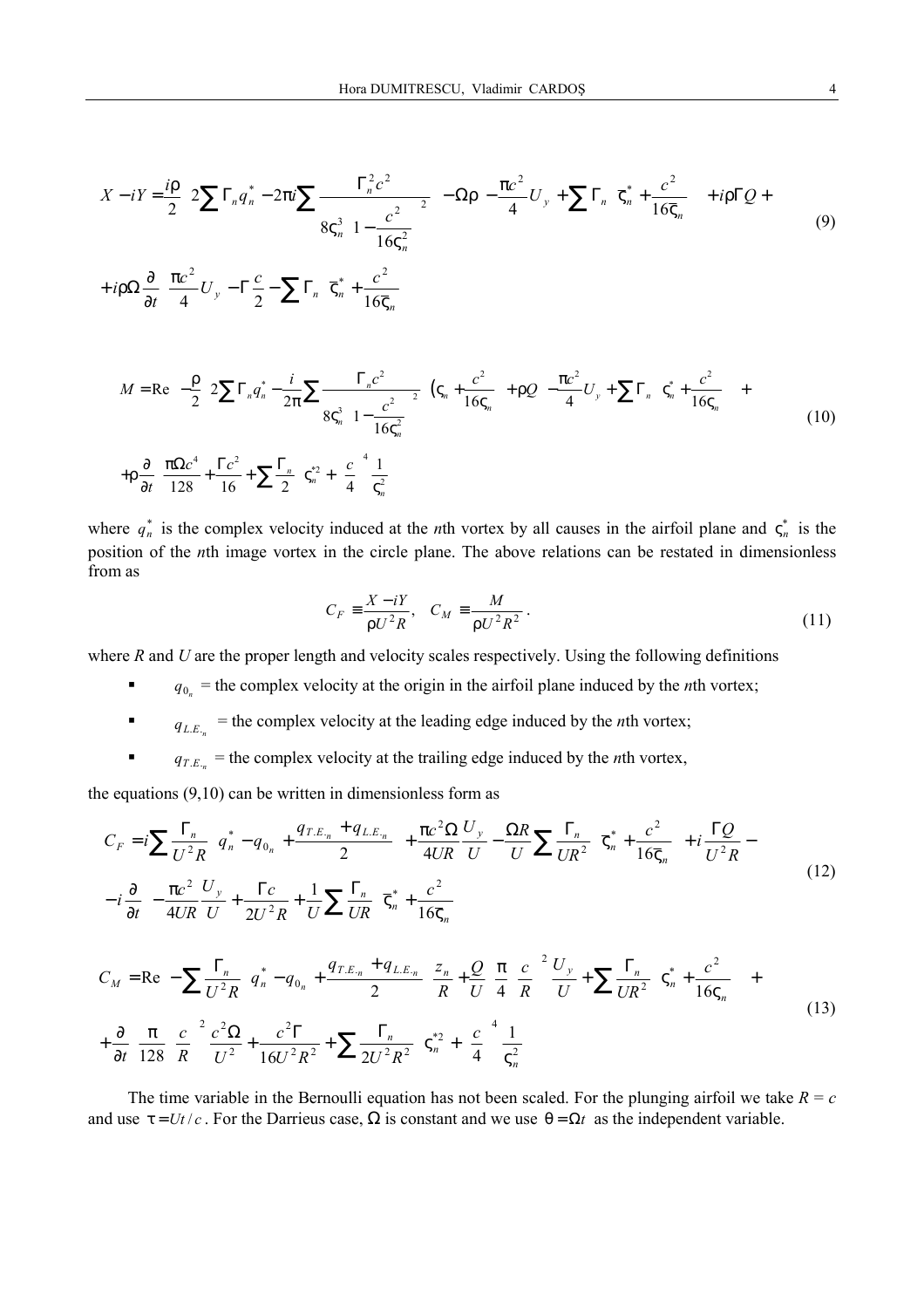### **2.2 Vortex-impulse method**

The approach given above was developed by integration of the pressure on the airfoil. An alternate method to calculate the forces is the vortex-impulse method described by Milne-Thomson [3]. The fluid momentum of a body in an infinite fluid can be written in complex form as

$$
I = -i \int_C W dz \tag{14}
$$

Using equation (5) for the complex potential and performing the integration around a path that is deformed into an infinite radius circle we obtain

$$
I = 2\pi i \left[ -2r^2 U_y - \sum \frac{\Gamma_n}{2\pi} \left( \zeta_n - \zeta_n^* \right) \right]
$$
 (15)

Since the time derivative of the impulse is the force, successive evaluation of *I* at different positions of the airfoil can be used via numerical differentiation to determine the force on the airfoil. Equation (15) involves only the velocity normal to the airfoil and shed vortices. The force evaluated in this manner can be compared with the pressure integration on the airfoil surface

#### **2.3 Marching-vortex model**

The vortices are advanced with each time step ∆*t* and new vortex positions are determined from

$$
x_n(t + \Delta t) = x_n(t) + u_n(t)\Delta t \tag{16}
$$

where  $u_n$  is the *x*- direction velocity of the *n*th vortex. A similar expression was used for  $y_n(t)$ . Each external vortex carries the same circulation through its path in the wake, established at the time it is shed. Circulation is conserved and as a result of the system starting from rest (with zero circulation), the total circulation in the system at any time *t* remains zero. The total circulation is given by

$$
\sum_{n=1}^{N} \Gamma_n - \sum_{n=1}^{N} \Gamma_n^m + \sum_{\substack{n=1 \ \text{quasi-st.} \ \text{quasi-st.} \ \text{pitching} \\ \text{free vort. } \ \text{image vort.} \ \text{induced} \\ \text{center vort. } \ \text{circ.} \ \text{circ.}
$$

It may be noted that at any time *t*

$$
\sum_{n=1}^{N} \Gamma_n^c + \Gamma_{Q.S.} + \Gamma_p = 0 \tag{17}
$$

since the external and image circulations cancel each other. Consider the system at time *t* + ∆*t* after the vortices and the airfoil have been moved to other new positions in the airfoil plane. The coordinates of each free vortex may be transformed to the circle plane where the induced center circulation corresponding to a new shed vortex may be calculated from

$$
\Gamma_{N+1}^c = -\Gamma_{Q.S.} - \Gamma_p - \sum_{n=1}^N \Gamma_n^c
$$
 (18)

where

$$
\Gamma_{Q.S.} = -\pi c U_y, \Gamma_p = \frac{-\pi \Omega c^2}{4}, \Gamma_n^c = \Gamma_n \frac{\rho_n^2 - 1}{\rho_n^2 - 2\rho_n \cos \phi_n + 1}
$$

and  $\varsigma_n = \rho_n e^{i\phi_n}$  is the position of the *n*th vortex in the circle plane.

The relation between the strength of the new shed vortex and the center induced circulation is determined from Kutta-Joukowski condition. If this vortex is assumed to be located along the *x*-axis, the relation can be reduced to a simple expression in the airfoil plane.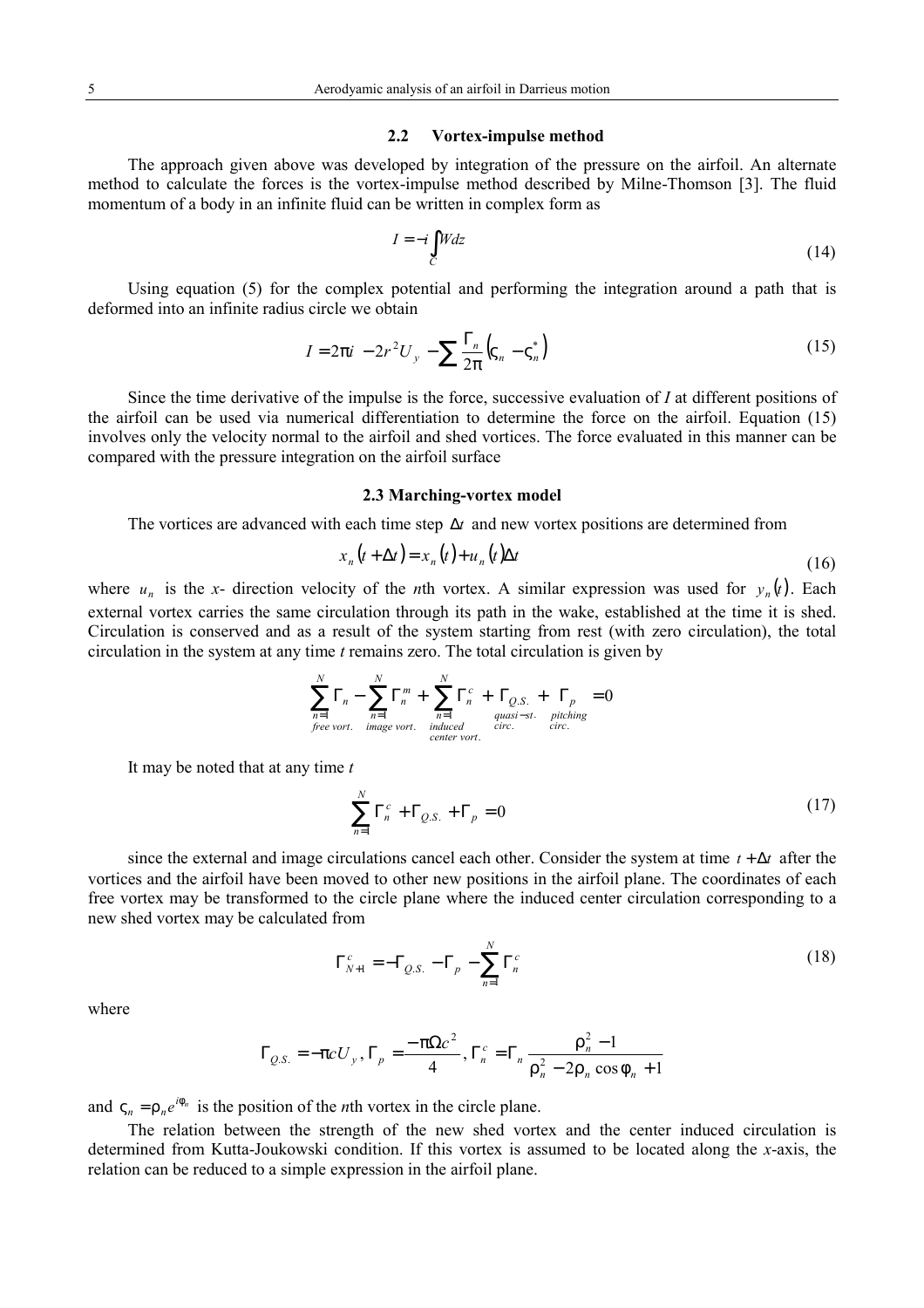$$
\Gamma_{n+1}^c = \Gamma_{n+1} \sqrt{\frac{2x_{n+1} + c}{2x_{n+1} - c}} \tag{19}
$$

In reality the vorticity is springing continuously in the form of a sheet. A first approximation to the problem is that the sheet is of constant strength ( $=\Gamma_{n+1}/\Delta L$ ). Thus, one obtains for a sheet of length  $\Delta L$ 

$$
\Gamma_{n+1}^c = \frac{\Gamma_{n+1}}{\Delta L} \int_{c/2}^{c/2+\Delta L} \sqrt{\frac{2x+c}{2x-c}} dx , \qquad (20)
$$

or

$$
\frac{\Gamma_{n+1}}{\Gamma_{n+1}^c} = \frac{\Delta L/c}{\sqrt{\frac{\Delta L}{c} \left(1 + \frac{\Delta L}{c}\right)} + \ln\left(\sqrt{\frac{\Delta L}{c}} + \sqrt{1 + \frac{\Delta L}{c}}\right)}
$$
(21)

Now, if we know the value of  $\Gamma_{n+1}^c$  (eq. 18)) and the length of the sheet  $\Delta L$ , we can determine the strength of the shed vortex,  $\Gamma_{n+1}$ . The length of the sheet  $\Delta L$  is determined from equation (16) using the trailing edge complex velocity at time *t* in the airfoil plane

$$
q^*_{I,Q.} = U_x - i\frac{c}{2}\Omega - \frac{2}{\pi c}\sum_{n=1}^N \Gamma_n \frac{\rho_n (\rho_n^2 - 1) \sin \phi_n}{(\rho_n^2 - 2\rho_n \cos \phi_n + 1)^2}
$$
(22)

and then the equation (19) (the Kutta-Joukowski condition for a discrete vortex) yields the location of the last shed vortex

$$
\frac{x_{n+1}}{c/2} = \frac{\left(\Gamma_{n+1}^c\right)^2 + \left(\Gamma_{n+1}\right)^2}{\left(\Gamma_{n+1}^c\right)^2 - \left(\Gamma_{n+1}\right)^2} \,. \tag{23}
$$

This process is then repeated for the next motion step.

## **3. Numerical Results**

In order to check the methods, the forces on an airfoil undergoing oscillatory midchord plunging and pitching was calculated and compared with the solutions from Garrick [5]. Fig 2 shows the results for  $k (= \omega c / 2U) = 0.5$  and one cycle of the motion with pitching  $\theta = 0.1 \sin(\omega t)$  and plunging  $h = 0.5c \sin(\omega t + \pi/2)$ . Agreement between the numerical approach and the Garrick solution was considered to be good.

Next, a one-bladed Darrieus rotor was analyzed in order to examine the forces and moments on blade. Figures 3 and 4 show the normal and tangential force coefficients for the five revolution of a single blade at a tip speed ratio  $(R\Omega/U)$  of three. Two values of the chord to radius ratio were used: 0.200 and 0.063. Three curves are shown for each case. The solid line shows the contribution of all terms in equation (12), the dot and dash curve shows the value of the two term approximated coefficient

$$
C_{F,2} = i \frac{\Gamma_C}{UR} \left( \frac{Q_{rel}}{U} \right) - \frac{\pi}{4} \left( \frac{c}{R} \right)^2 \frac{R\Omega}{U} e^{-i\theta} ,
$$
  
\nKutta-Joukowski  
\nlight term  
\nand apparent mass term  
\n
$$
M
$$
\n(24)

where  $\Gamma_c = -\sum \Gamma_n$  and  $Q_{rel} = Q + \sum q_n^{*c}$  is the local complex velocity relative to the blade origin, and the dashed line shows the quasi-steady approximation (that would arise if there were no wake)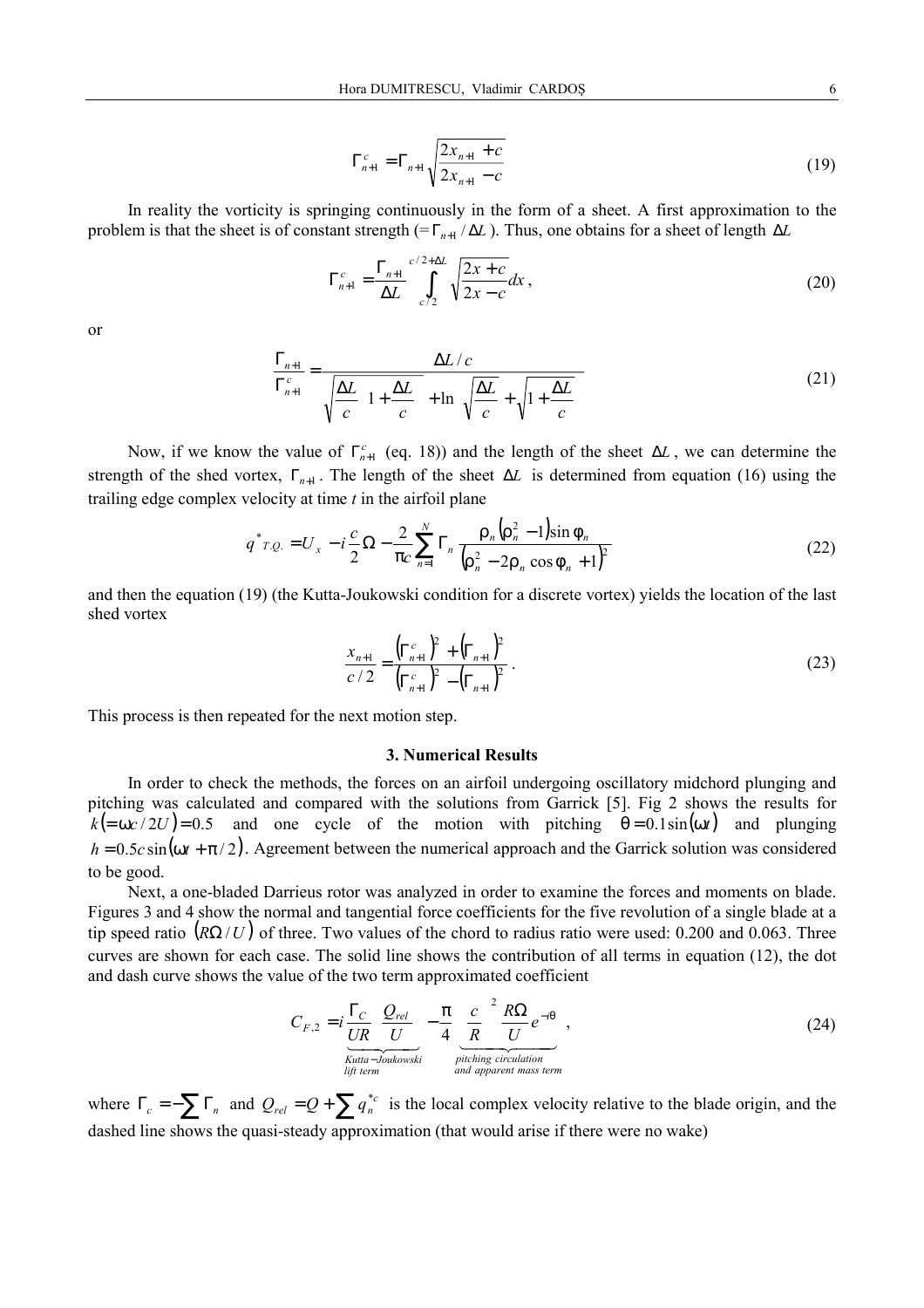$$
C_{F,Q.S.} = i \frac{\Gamma_{Q.S.}}{UR} \left(\frac{Q}{U}\right) - \frac{\pi}{4} \left(\frac{c}{R}\right)^2 \frac{R\Omega}{U} e^{-i\theta} \,. \tag{25}
$$





Fig. 2 – Airfoil lift and thrust for pitching and plunging motion,  $k = 0.5$ 

 $\beta$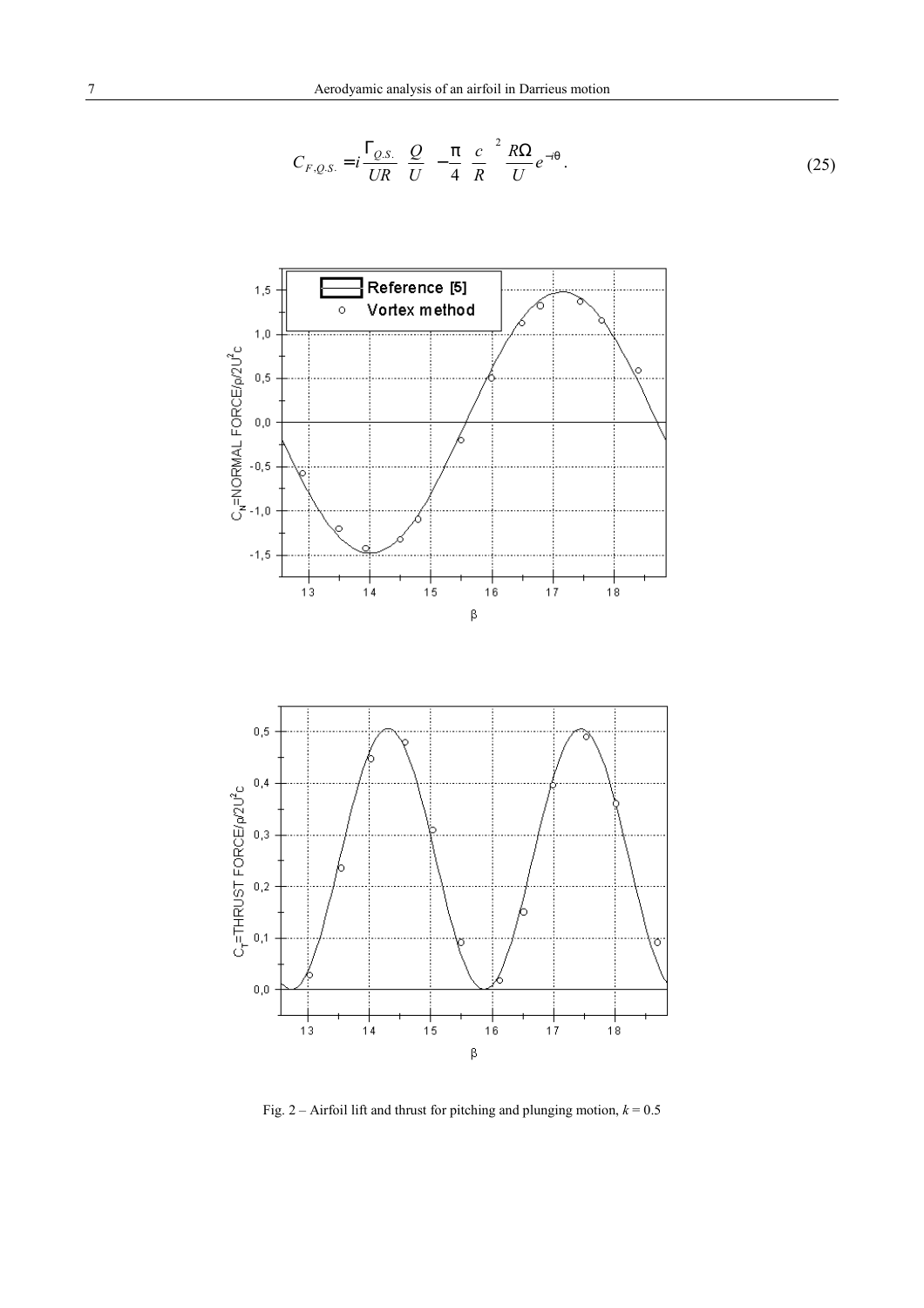

Fig. 3 – Normal force variation at tip speed ratio of 3.



Fig. 4 – Tangential force variation at tip speed ratio of 3.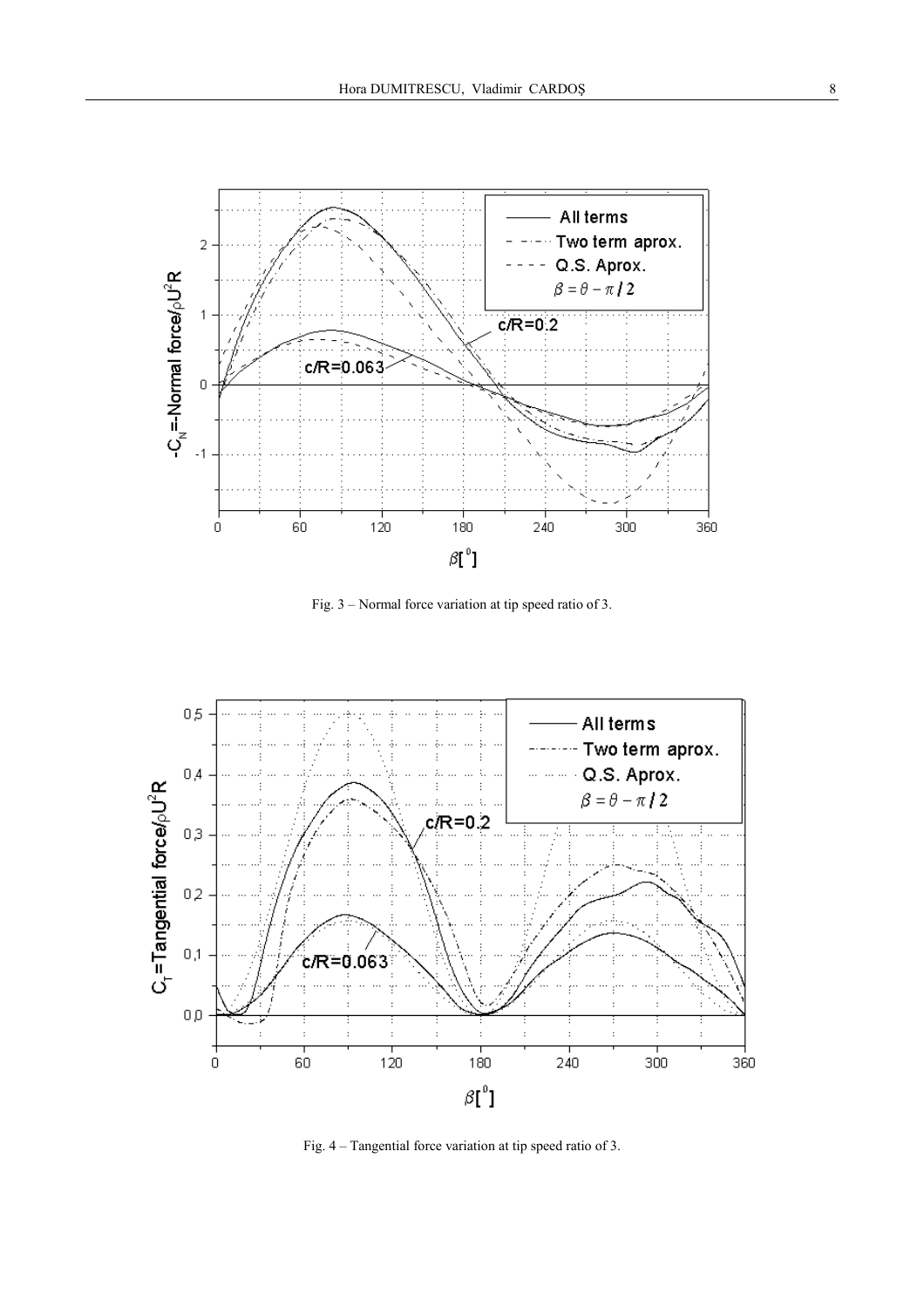The second term in the approximate relations (24) and (25) does not net work, but does contribute to the loads. The contribution of the moment to the power due mainly to the term

$$
C_M \approx \frac{\pi}{4} \left(\frac{c}{R}\right)^2 \left(\frac{R\Omega}{U} + \sin\theta\right) \cos\theta, \tag{26}
$$

is negligible mall, even for the larger chord.

The unsteady coefficients of tangential force and power, divided by the corresponding quasisteady quantities are plotted versus averaged reduced frequency  $k = c/2R$  in fig. 5. According to this, the influence of unsteadiness is surprisingly large, especially on the predicted average power.



Fig. 5 – Calculated unsteady coefficients of thrust and power, divided by the corresponding quantities, versus averaged reduced frequency *k.*

# **CONCLUSIONS**

A free-vortex analysis of an idealized Darrieus rotor blade has been developed. The wake model is based on the marching-vortex concept, where motion begins from an impulsive start with the subsequent generation of a vortex wake, modeled by a sequence of discrete vortices shed at equal time intervals. At each time step a new shed vortex appears and its strength and location are rigorously determined. The force on the airfoil has been determined by two methods, integration of the pressure over the plate and from the impulse of the wake vortices. Both methods have yielded the same numerical results. For airfoils undergoing oscillatory midchord plunging and pitching, comparisons have been done with the solutions from Garrick [5]. Perhaps the most interesting result is the very substantial loss in rotor power predicted by aerodynamic theory in the case of high chord to radius ratios (fig. 5). However, the numerical results indicate that the forces and moment on a Drrieus rotor blade may be adequately approximated by quasy-steady type relationships if accurate determination of local velocity and circulation is used.